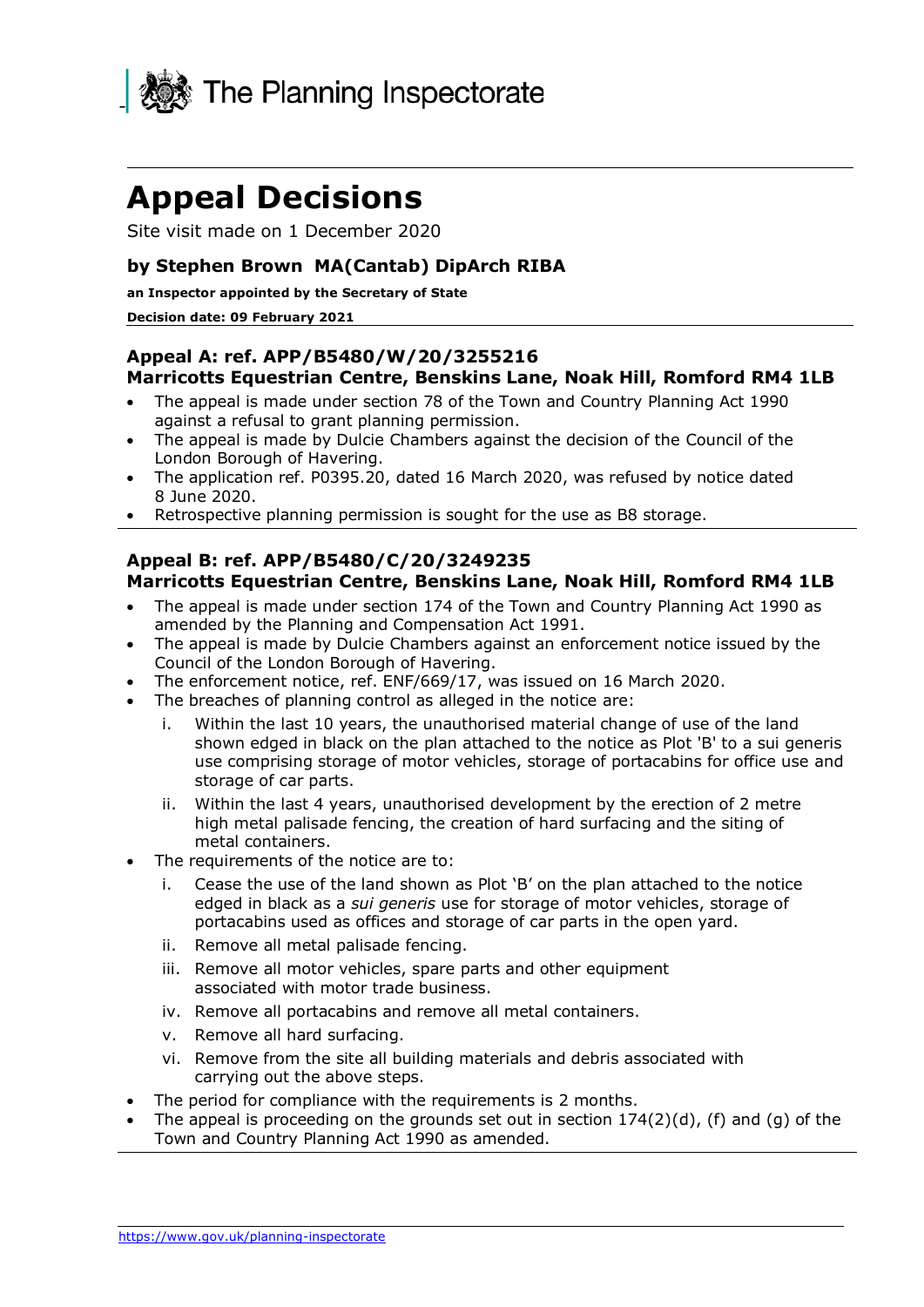#### **Marricotts Equestrian Centre, Benskins Lane, Noak Hill, Romford RM4 1LB Appeal C: ref. APP/B5480/C/20/3249977**

- • The appeal is made under section 174 of the Town and Country Planning Act 1990 as amended by the Planning and Compensation Act 1991.
- • The appeal is made by Dulcie Chambers against an enforcement notice issued by the Council of the London Borough of Havering.
- The enforcement notice, ref. ENF/669/17, was issued on 16 March 2020.
- • The breaches of planning control alleged in the notice are:
	- i. Within the last 10 years, the unauthorised material change of use of the land shown edged in black on the plan attached to the notice as Plot 'C' to a *sui generis*  and storage of car parts. use comprising the parking of motor vehicles, storage of portacabins for office use
	- ii. Within the last 4 years, unauthorised development by the erection of 2 metre high metal palisade fencing, the creation of hard surfacing and the siting of metal containers.

The requirements of the notice are to:

- i. Cease the use of the land shown as Plot C on the attached plan edged in black as sui generis use for storage of motor vehicles, storage of portacabins used as offices and storage of car parts in the open yard.
- ii. Remove all metal palisade fencing.
- iii. Remove all motor vehicles, spare parts and other equipment associated with motor trade business.
- iv. Remove all portacabins and remove all metal containers.
- v. Remove all hard surfacing.
- vi. Remove from the site all building materials and debris associated with carrying out the above steps.
- The period for compliance with the requirements is 2 months.
- The appeal is proceeding on the grounds set out in section  $174(2)(d)$ , (f) and (g) of the Town and Country Planning Act 1990 as amended.

#### **Marricotts Equestrian Centre, Benskins Lane, Noak Hill, Romford RM4 1LB Appeal D: ref. APP/B5480/C/20/3249236**

- • The appeal is made under section 174 of the Town and Country Planning Act 1990 as amended by the Planning and Compensation Act 1991.
- • The appeal is made by Dulcie Chambers against an enforcement notice issued by the Council of the London Borough of Havering.
- The enforcement notice, ref. ENF/669/17, was issued on 16 March 2020.
- • The breach of planning control as alleged in the notice are:
	- i. Within the last 10 years, the unauthorised material change of use of the land shown edged in black on the plan attached to the notice as Plot 'D' to a *sui generis*  use comprising the storage of HGV motor vehicles, storage of heavy duty machinery, storage of portacabins for office use and storage of car parts.
	- ii. Within the last 4 years, unauthorised development by the erection of 2 metre high metal palisade fencing, the creation of hard surfacing and the siting of metal containers.
- The requirements of the notice are to:
	- i. Cease the use of the land shown as Plot D on the plan attached to the notice edged in black as a *sui generis* use for storage of HGV motor vehicles, storage of heavy duty machinery, storage of portacabins used as offices and storage of car parts in the open yard.
	- ii. Remove all metal palisade fencing.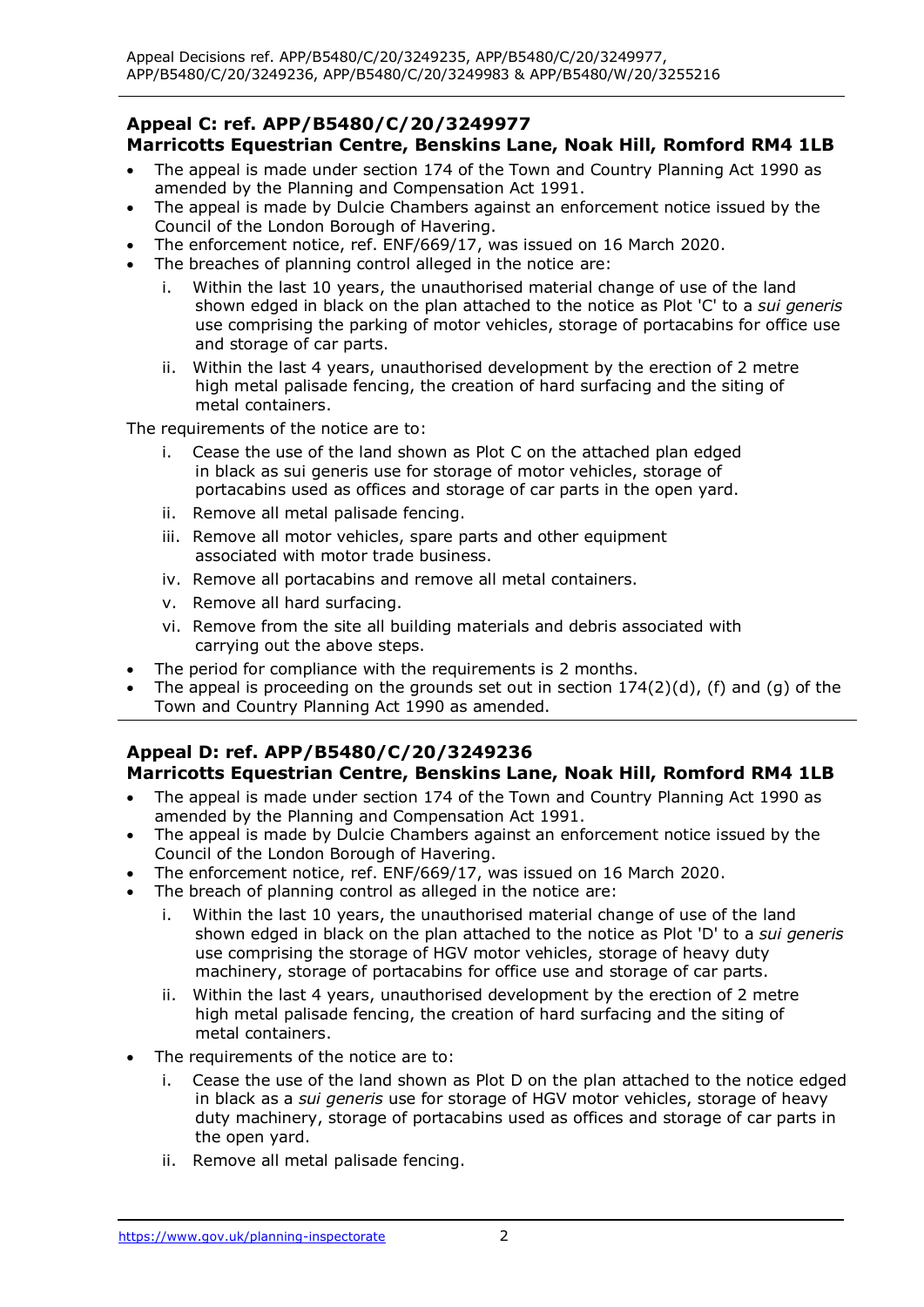- iii. Remove all HGV and motor vehicles, spare parts, industrial machinery and other equipment associated with motor trade business.
- iv. Remove all portacabins and remove all metal containers.
- v. Remove all hard surfacing.
- vi. Remove from the site all building materials and debris associated with carrying out the above steps.
- The period for compliance with the requirements is 2 months.
- The appeal is proceeding on the grounds set out in section  $174(2)$   $)(d)$ , (f) and (g) of the Town and Country Planning Act 1990 as amended.

#### **Marricotts Equestrian Centre, Benskins Lane, Noak Hill, Romford RM4 1LB Appeal E: ref. APP/B5480/C/20/3249983**

- • The appeal is made under section 174 of the Town and Country Planning Act 1990 as amended by the Planning and Compensation Act 1991.
- • The appeal is made by Dulcie Chambers against an enforcement notice issued by the Council of the London Borough of Havering.
- The enforcement notice, numbered ref. ENF/669/17, was issued on 16 March 2020.
- • The breach of planning control as alleged in the notice are:
	- i. Within the last 10 years, the unauthorised material change of use of the land shown edged in black on the plan attached to the notice as Plot 'E' to *sui generis*  uses comprising the storage of HGV motor vehicles, and the storage of machinery.
	- ii. Within the last 4 years, unauthorised development by the erection of 2 metre high metal palisade/corrugated metal sheets fencing, the creation of hard surfacing and the siting of metal containers.
- • The requirements of the notice are to:
	- i. Cease the use of the land shown as Plot 'E' on the plan attached to the notice edged in black as sui generis use for parking of HGV motor vehicles, and the storage of machinery.
	- ii. Remove from the site all HGV vehicles and machinery associated with the unlawful uses described in (i) and remove all metal containers.
	- iii. Remove all metal palisade/corrugated sheet metal fencing.
	- iv. Remove all hard surfacing.
	- v. Remove from the site all building materials and debris associated with carrying out the above steps.
- The period for compliance with the requirements is 2 months.
- The appeal is proceeding on the grounds set out in section  $174(2)$   $)(d)$ , (f) and (g) of the Town and Country Planning Act 1990 as amended.

## **Decisions**

## **Appeal A**

1. The appeal is dismissed.

## **Appeals B, C, D and E**

2. I direct the enforcement notices be corrected by:

 SUBSTITUTION of the plan attached to the enforcement notices with the plan appended to this decision.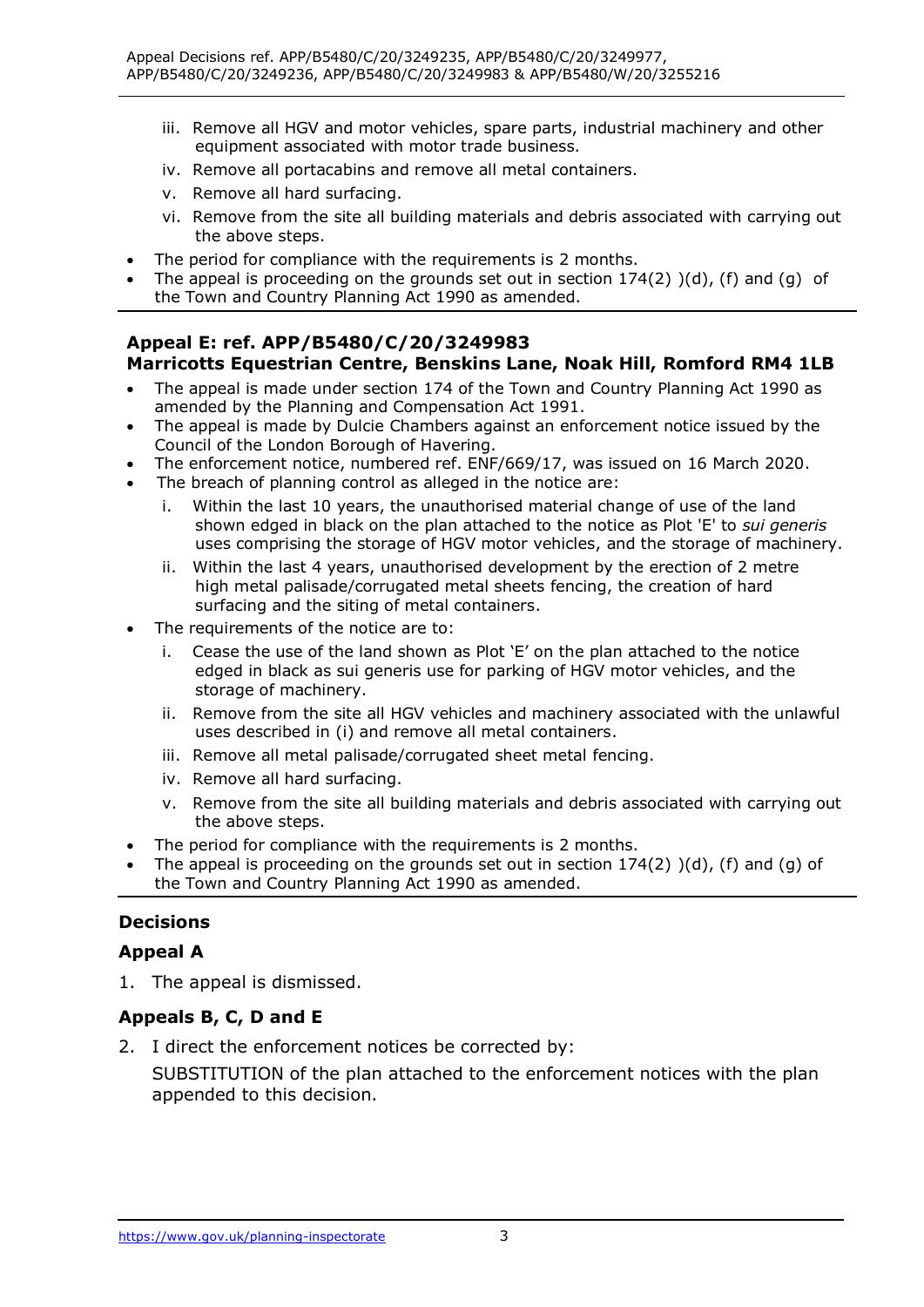3. The appeals succeed to the limited extent on ground (g) and I direct that the four enforcement notices be varied by:

OMISSION of *'2 months'* as the period for compliance with each notice.

 INSERTION of *'9 months'* as the period for compliance with each notice.

Furthermore, I direct that enforcement notice C be varied by:

SUBSTITUTION of the word '*parking'* with the word '*storage'* in Allegation (i)

I direct that enforcement notice E be varied by:

 SUBSTITUTION of the word '*parking'* with the word '*storage'* in Requirement (i);

 Subject to these corrections and variations all four appeals are dismissed and the enforcement notices upheld.

## **Preliminary matters**

- 4. For reasons of convenience I have given the s.174 appeals the references B, C, D and E so that these coincide with the plot references in the notices.
- 5. The enforcement notice appeals originally included appeals under ground (a). These were withdrawn. However, the retrospective planning application subject of Appeal A is effectively for the same use and on the same area of the site as those enforced against. In terms of the order in which I have considered the appeals, I have followed the usual procedure of looking first at the 'legal' ground (d). I have then gone on to the s.78 appeal, which is to all intents and purposes similar to a ground (a) appeal, followed by consideration of grounds (f) and (g) in the s.174 appeals.
- 6. I have noted a number of drafting inconsistencies in the notices. Notably, in (i) refers to *storage.* In notice E *storage* appears in the allegation, and *parking*  in the requirement. It is apparent from the evidence that the use sought is for storage. I will vary these notices to reflect that. notice C Allegation (i) refers to the *parking* of vehicles, whereas Requirement
- 7. The plans attached to the enforcement notices divide the relevant part of the site into areas B, C, D, and E. However, the appellant's site plan shows this part of the site divided into Plots 2-6. I saw on my visit that the actual layout of fencing on Plots B and C differs from the enforcement plan layout. This shows that area B comprises the appellant's Plot 6 and half of Plot 5, and Plot C comprises the appellant's Plot 4 and the other half of Plot 5, whereas the layout on the ground is that area B occupies Plots 5 and 6, and area C comprises Plot 4. I intend to correct the enforcement notice plans accordingly.
- 8. I do not consider any party will be caused significant injustice by correction of the plans or by the variations in wording

## **Background matters**

 9. The appeal site lies on the eastern side of Benskins Lane, a partly surfaced lane off the northern side of Church Road. It is in a mixed use for amongst other things residential, commercial equestrian activities, and a coach depot together with associated buildings.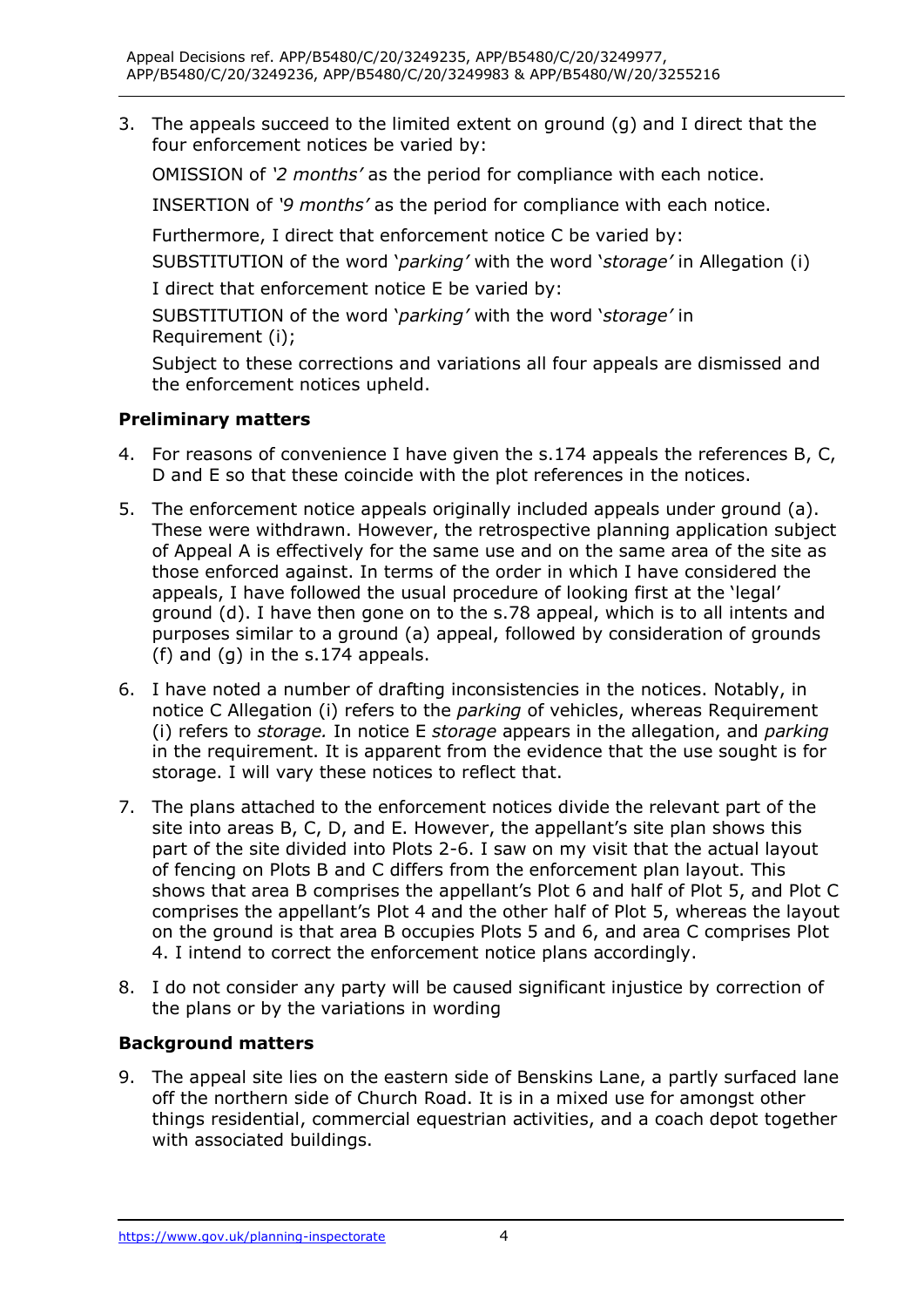- 10. In 2020 an application for a Certificate of existing lawful use or development (LDC) was granted for use of part of the overall site as an outdoor riding arena<sup>1</sup>. This is identified on the enforcement notice plans as area A, which lies to the west of area B and does not form any part of the land enforced against.
- 11. The appellant has submitted LDC applications for laying of hardstanding on two areas of the land. Area 1 includes the areas of land identified as C, D and E in the enforcement notices<sup>2</sup> as well as the piece between the lawful outdoor riding arena and area E. Area 2 includes the areas of land identified as area B in the enforcement notices<sup>3</sup> as well as a piece between the outdoor riding arena and area B. I have taken into account the evidence submitted relating to these areas. However, the applications themselves have yet to be determined and are not matters before me.

## **Appeals B, C, D and E on ground (d)**

- 12. This ground is that at the time the enforcement notice was issued it was too late to take enforcement action against the matters stated. The appellant accepts that the erection of security fencing on Plot B occurred less than 4 years ago, and the B8 uses of areas B and C have subsisted for less than 10 years. I have not considered these matters further.
- 13. In order to be immune from enforcement action operational development must have been substantially completed 4 or more years before the notices were issued. The changes of use must have subsisted continuously for 10 or more years before the notices were issued. In ground (d) appeals the burden of proof is on the appellant to show that this is the case on the balance of probabilities.
- 14. The courts have found that if a local planning authority has no evidence itself, nor any from others, to contradict or otherwise make an appellant's version of events less than probable, there is no good reason to refuse the application, provided the appellant's evidence alone is sufficiently precise and unambiguous to justify the case on the balance of probability.
- 15. I have read the Statutory Declaration made by Mr Holmes, who states that in 1982 he was instructed by the then owner to deliver a large quantity of hardcore to the site. He did so, and says it was laid in the rectangular area to the east of the site, where the outdoor riding arena and the areas enforced against now are. I have referred to this as 'the rectangle'. He did not level the material, which was done by the others, but says that he visited regularly in 1982 to ensure the levelling job was running smoothly.
- 16. I note that a fishing lake was formed in the southern part of the rectangle occupying somewhat over half its area - following grant of planning permission in 1995<sup>4</sup>. In her Statutory Declaration the appellant confirms that the entire rectangle was laid with hardcore in 1982 and was subsequently used as an outdoor riding arena from 1983 before becoming overgrown with vegetation.

<sup>&</sup>lt;sup>1</sup> Decision notice ref. E0015.20, dated 24 July 2020.<br><sup>2</sup> LDC application ref. E0016.20.<br><sup>3</sup> LDC application ref. E0017.20.<br><sup>4</sup> Decision notice ref. P0290.95.

<sup>&</sup>lt;sup>4</sup> Decision notice ref. P0290.95.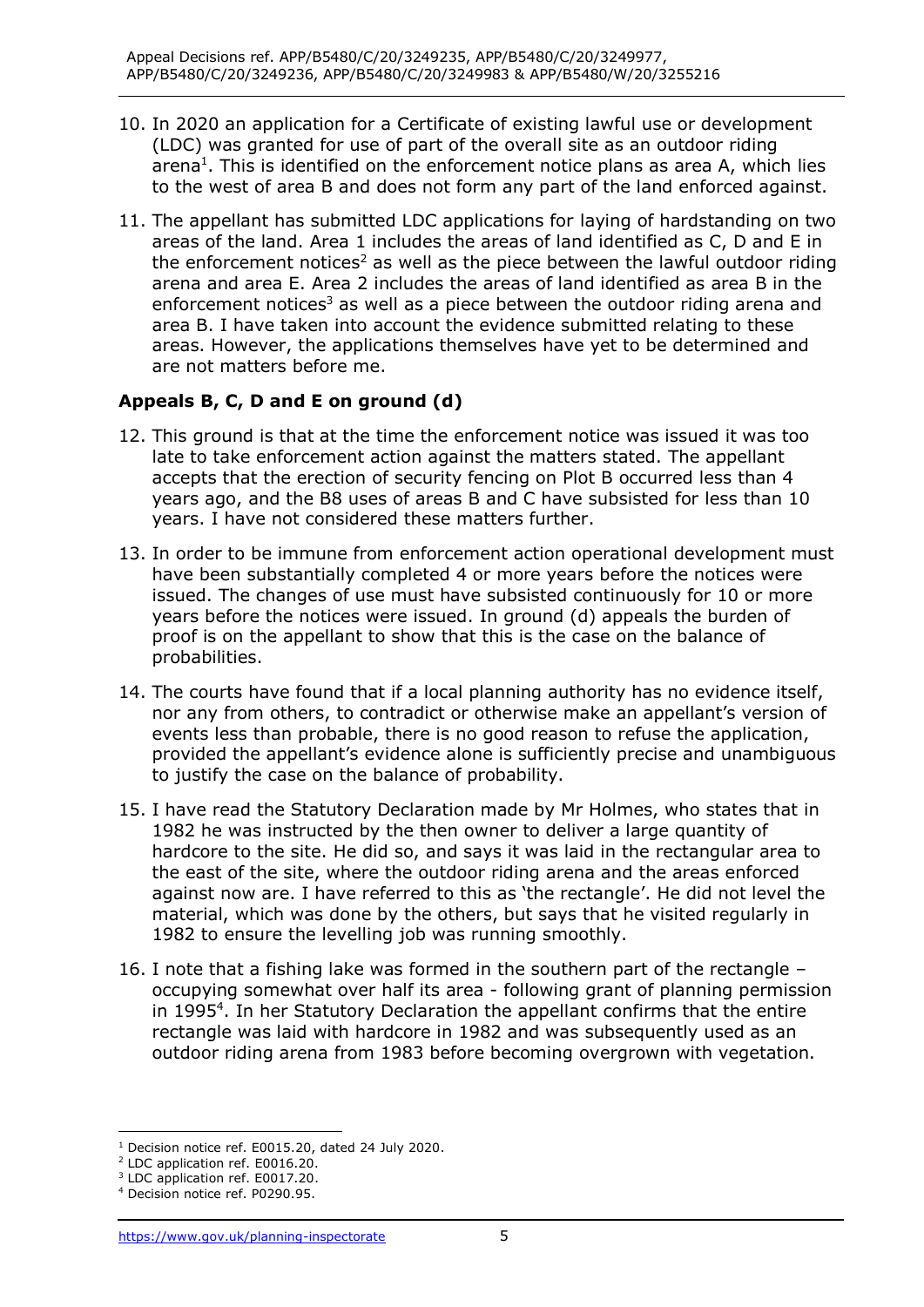- 17. She had bought the entire property in 2007, and in 2009 she instructed clearance of overgrown vegetation from the outdoor riding arena and infill of the lake, which was leaking. The bund along the eastern and parts of the northern and southern site boundaries was constructed with earth excavated when the fishing lake was constructed. The infill made use of material excavated when the lake had been dug and that had been stored on the site. She says that from 1 March 2010 this area was then used to expand the existing commercial storage business. The northern part of the rectangle was used as the outdoor riding arena.
- 18. In 2017, some 8 years after the lake was infilled the appellant says she wanted to reduce the outdoor riding area still further, to occupy the land that is now in that use and subject of the July 2020 LDC. The remaining part – what is now area B - was then cleared and has been used for commercial storage since that time.
- 19. Mr Lock, co-owner of the site with Miss Chambers, confirms in his Statutory Declaration that he undertook the works of infilling the lake and clearance of vegetation around it at the end of 2009.
- 20. Looking at aerial photographs, in 2007 the fishing lake can be seen in the southern part of the rectangle and, from the tracks that are visible, the north- western part possibly used as a riding arena – a slightly greater area than that now in that use. By 2010 the lake had been infilled and has a partly bare entirely overgrown, and no tracks are visible. By 2013 most of the rectangle is overgrown apart from a small worn area, and it looks little different from the nearby open field at the corner of Church Road and Benskins Lane. Nothing is stored on the land in the way of vehicles, materials or any other items. By 2016 the areas now identified as areas E and D have a significant number of vehicles and what are possibly sheds or portacabins in the western corner of surface although a significant amount is overgrown. The northern half appears area E.
- 21. Regarding the laying of hardcore, it is quite possible that large quantities were deposited on the site in 1982 and used as a base for the riding arena. However, it is improbable that hardcore would provide a suitable surface for an equestrian arena, and likely that a layer of soft material would have to be laid over any hardcore – similar to that on the present arena. Furthermore, much material must have been removed when the fishing lake was dug out. The appellant's evidence is that the spoil was kept on site in the form of the bunds around parts of the boundary, but also that these were of earth construction rather than hardcore. This suggests that any hardcore in that substantial area in the southern half of the rectangle had been replaced with earth. It follows that when hard surfacing was laid this constituted a new operation.
- 22. As regards the northern half of the rectangle this lay relatively undisturbed between 2007 and 2016. On the appellant's evidence the riding arena was reduced in size in 2017. Mr Lock states that the north-eastern part of the rectangle was cleared of vegetation down to the level of existing hardcore and used for storage from 2017. Again, it is highly likely to be the case that a stratum of soft material forming the riding surface on which the vegetation had grown needed to be removed to expose any hardcore. Furthermore, it is clear that the present storage areas are not surfaced in hardcore, but have finer material laid and compacted above whatever base is there. As a matter of fact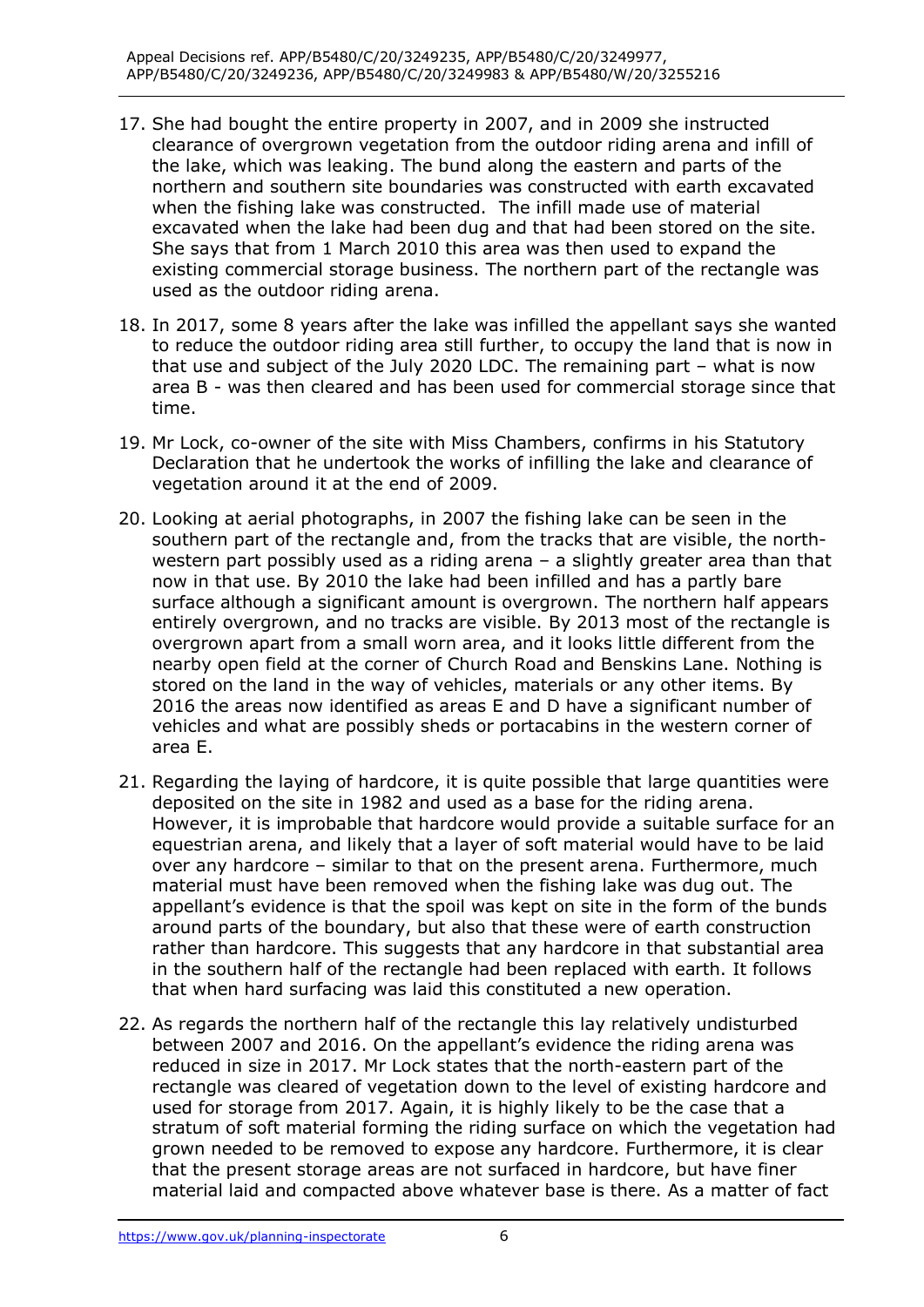and degree, the removal of the softer material and laying of the hard surface must be considered as engineering operations in themselves, and the laying of hardcore without the final hard surface cannot be seen as substantial completion of the operational development.

- 23. According to Mr Lock the northern part was not cleared of vegetation until 2017. The laying of the hard surface must therefore have been in 2017 or later, less than 4 years before enforcement notices B and C were issued<sup>5</sup>.
- 24. Similarly, although Mr Lock says that he infilled the pond and cleared the remainder of the southern area in 2009, there is virtually no evidence as to when the hard surfacing was laid. Apart from the aerial image of 2016 showing vehicles and other equipment on the southern half to the rectangle, there is little evidence of when the site became suitable for storage use. It is not at all clear when in 2016 that image was recorded, and it is not known whether it was before or after the critical date for operational development of 16 March in that year.
- 25. In a case like this I would expect an appellant to put in evidence of such things as dates when surfacing materials and fencing components were delivered and when works were carried out supported by documentation such as quotations, orders, invoices and receipts. I find the evidence presented is far from precise. In some instances, such as the nature of the lake infill, it is ambiguous. Overall, on the balance of probabilities, I do not consider it has been shown that substantial completion of hardcore surfaces on areas B, C, D and E occurred four years or more before the notices were issued on 16 March 2020.
- 26. The fencing of areas C, D and E cannot be seen in the aerial photograph of 2016. As noted above, the actual date of that photograph is not stated, and it cannot be judged whether it was before or after 16 March of that year. Furthermore, I have seen no evidence of any substance to show that the fencing existed before that date.
- 27. As to the change of use to B8 storage, the appellant accepts that this has not achieved immunity for area B. There is no storage use apparent in the other three areas in any of the aerial photographs until 2016. I have seen a business rates evaluation dated October 2009, which refers to an outdoor arena/grassed paddock of 6424 square metres, which corresponds with the area of the rectangle. However, this does not indicate any storage use, but appears to be the rate to be levied on the commercial equestrian business. It has not been demonstrated on the balance of probabilities that the B8 use of areas C, D and E has subsisted continuously for a period of 10 or more years before issue of the notices.
- 28. I note also that it is apparent from the appellant's descriptions of the history of the site that the areas of hardstanding were a necessary pre-requisite for the start of the commercial storage activities. Although this has not been argued, it facilitates an unlawful use. In such cases the courts have found that the immunity period of 10 years for material changes of use should apply, rather appears to me this could be seen as ancillary operational development that than the 4-year period for operational development.

 $5$  These cover what is effectively the northern part of the rectangle.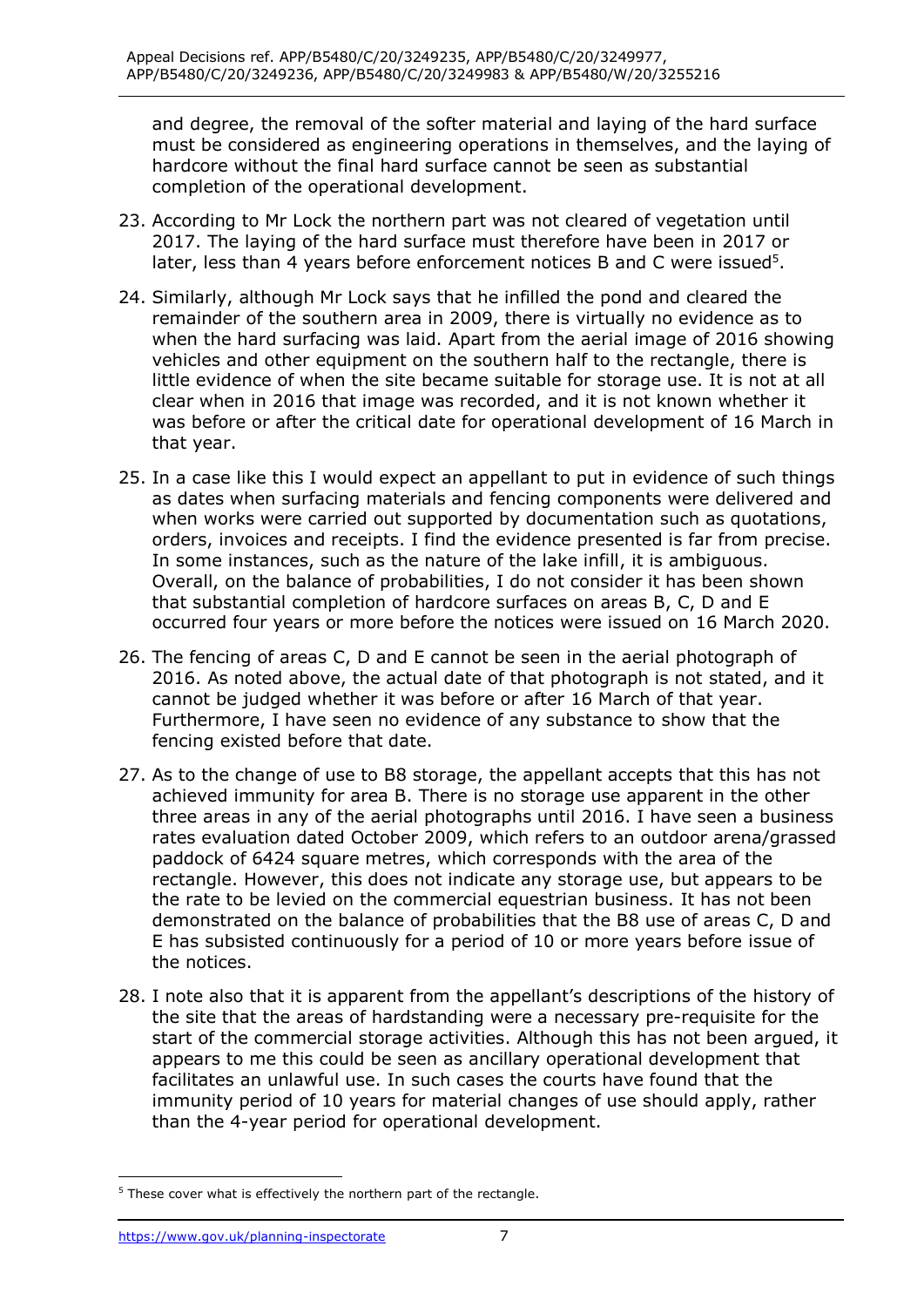29. I conclude that on the balance of probabilities the areas of hardstanding and surrounding fencing on the appeal site were not substantially completed 4 or more years prior to issue of the enforcement notices, and that B8 storage uses have not subsisted continuously for 10 or more years prior to that date. The appeals on ground (d) therefore fail.

## **Appeal A**

- 30. The s.78 appeal site comprises the Plots 2 to 6 that are included in the four enforcement notices. Marricotts lies within the Metropolitan Green Belt and is outside any area designated for development. Paragraph 133 of the National Planning Policy Framework (NPPF) – 'Protecting Green Belt land' sets out the great importance the Government attaches to Green Belts; that the fundamental aim of Green Belt policy is to prevent urban sprawl by keeping the land permanently open, and that the essential characteristics of Green belts are their openness and permanence.
- 31. NPPF paragraphs 143 and 144 state that inappropriate development is by definition harmful to the Green Belt and should not be approved except in very special circumstances, and that substantial weight should be given to any harm to the Green Belt, and very special circumstances will not exist unless the harm to the Green Belt, and any other harm, is clearly outweighed by other considerations.
- Belt should be regarded as inappropriate but sets out a number of exceptions including such things as buildings for agriculture or forestry, and appropriate facilities for outdoor sport and recreation. 32. NPPF paragraph 145 states that the construction of new buildings in the Green
- 33. NPPF paragraph 146 sets out other forms of development such as engineering operations - that are not inappropriate in the Green Belt, provided they preserve openness and do not conflict with the purposes of including land within it.
- 34. The appellant accepts that the appeal site is not required for the equestrian use associated to the site, and that the Class B8 use and associated laying of hardstanding do not fall within any of the forms of development that might be regarded as appropriate as set out in NPPF paragraphs 145 and 146. Having inspected the site and considered the circumstances and I concur with this analysis.
- 35. In the light of the foregoing I consider the main issues to be:
	- • The effect of the development upon Green Belt interests in the light of prevailing national and local planning policy.
	- The effect of the development on the character and appearance of the area.
	- • Whether any harm to the Green Belt by reason of inappropriateness, and any other harm, is clearly outweighed by other considerations so as to amount to the very special circumstances necessary to justify the development.
- 36. The Marricotts site as a whole is extensively developed with a house and a flat, coach depot, extensive stables, the riding arena and a sizeable industrial type shed, and the land accommodates a considerable variety of uses. Other sites along Benskins Lane include dwellings on deep plots, a small housing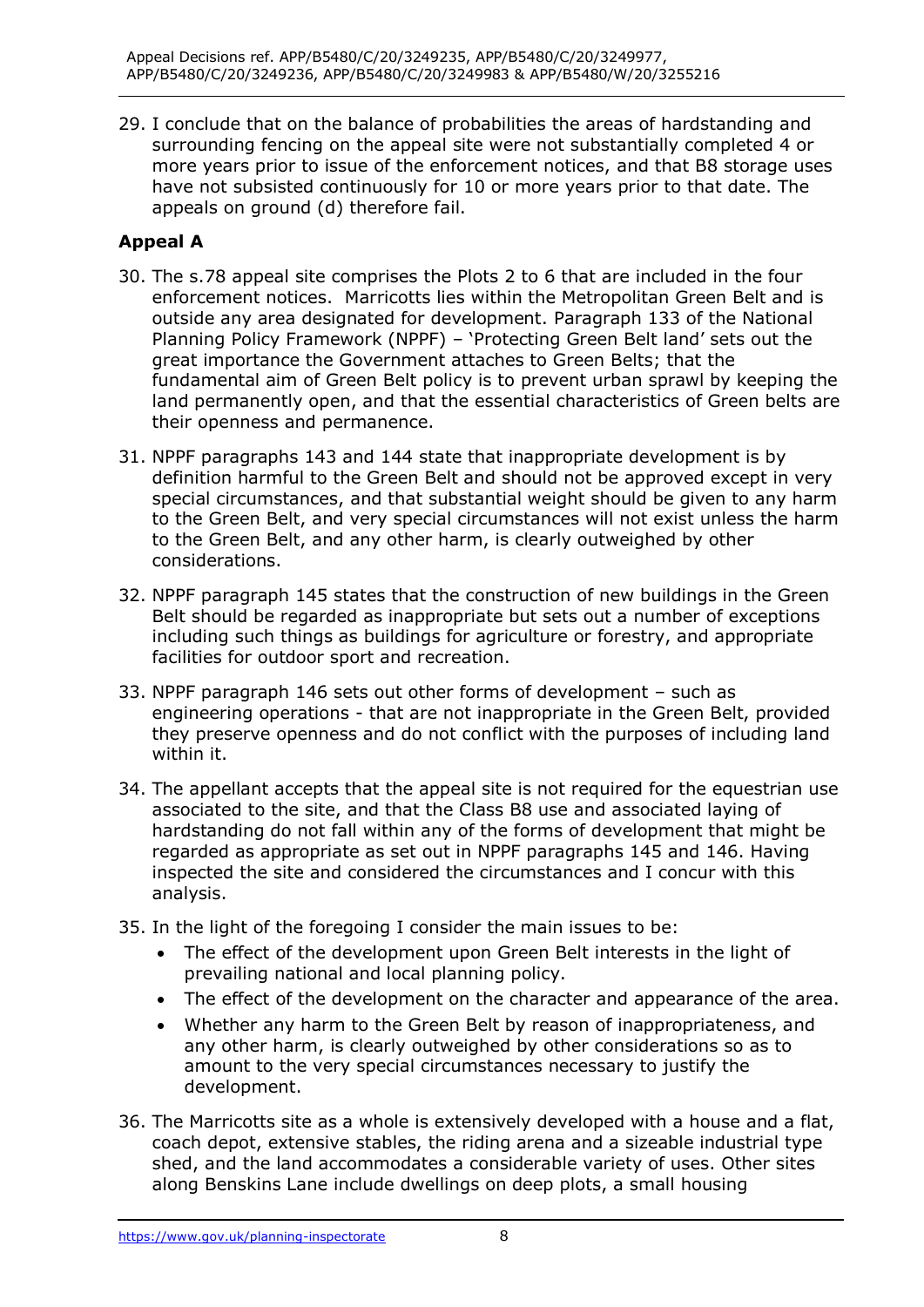development, light industrial sheds, a car breakers, kennels and gypsy/traveller sites. However, there are also extensive green spaces particularly towards the southern and northern ends, where there are large open fields, and there are green spaces interspersed with the developed sites. Of the gypsy/traveller sites on Benskins Lane I understand at least one has temporary planning permission, but the others may be unauthorised.

- 37. Overall, Benskins Lane has a mixed character that is both rural and urban/light industrial and is set within predominantly rural and agricultural surroundings. In my view the introduction of extended hardstanding and metal fencing on the Marricotts site, and the presence of such things as the numerous vehicles, plant, shelters, scaffolding racks and portacabins has caused a significant reduction in the open quality of this site, both spatially and visually. This is particularly so given its earlier condition when it was an equestrian arena and fishing lake, and subsequently a largely overgrown piece of land.
- 38. Such openness as the Benskins Lane area possesses is in my opinion remarkably delicate, and even a slight reduction in openness has a significantly harmful effect. While this land must be regarded as previously developed, it cannot be said the development does not have a greater impact on openness than the pre-existing situation as described in the previous paragraph. The fact that there are earth bunds around parts of the boundary may make parts of the site less visible from various viewpoints but does not exclude the site from the Green Belt. In my opinion the character of this part of the Marricotts site has been changed by introduction of these very urban commercial uses as compared with the land as it existed previously. To my mind this development is an example of the sprawl of a large built-up area that one of the Green Belt objectives seeks to check.
- 39. I have considered the effect of the development on likely traffic generation and parking arrangements, and on the amenity of local residents. The appellant submits that vehicle movements have not intensified as compared with the situation when the site operated as a commercial equestrian centre, but that the type of vehicles has changed. Whereas there were previously numerous individual car and horse box movements during competitions and events, the current situation is that within areas B and C vehicles arrive on a car transporter and are then stored for a period before removal. This use does not therefore generate daily vehicle movements.
- 40. There are no data available about the traffic that must still be generated notably by the continuing equestrian use and the coach depot. Nevertheless, the overall picture is of fewer movements by larger vehicles. I do not consider this is likely to cause significant harm in terms of highway conditions. Furthermore, although I understand there have been complaints about traffic noise, the site is quite distant from any dwellings, and there are none on the only vehicular approach to the appeal site from Church Road and along Benskins Lane. I do not consider there is significant harm to the amenity of nearby residential occupants in terms of noise or disturbance. As to the possibility of there being problems with parking on the site, it appears to me there is adequate space on the site as a whole to accommodate any additional parking needed by employees on the appeal site.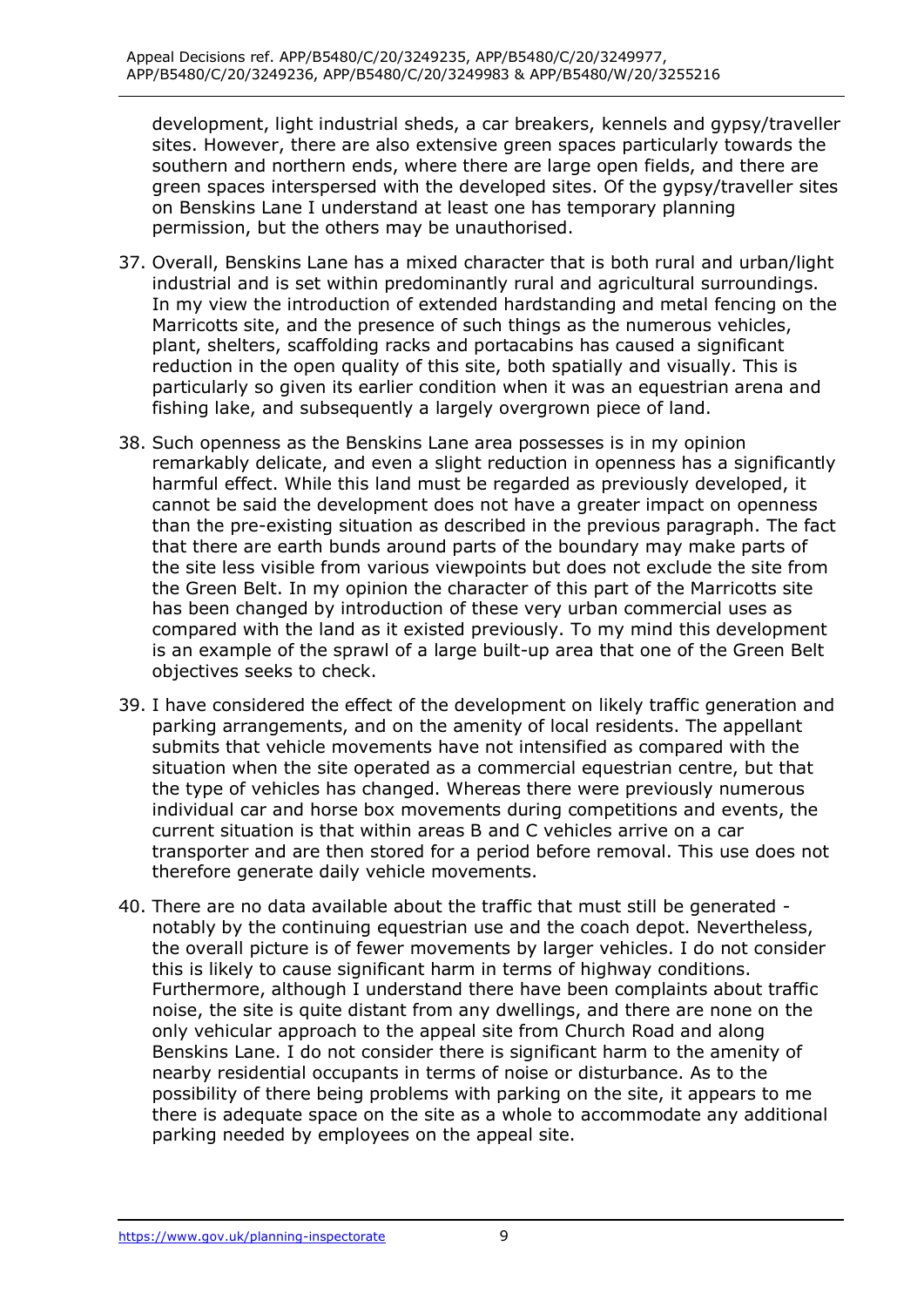- 41. Nevertheless, overall the development must be regarded as inappropriate within the Green Belt, as is acknowledged by the appellant. This is by definition harmful to Green Belt interests. This has resulted in a reduction in openness, a harmful change to the character of the land, and is contrary to one of the Green Belt objectives. The development does not accord with the development plan or the advice of the NPPF. This is particularly so with respect to London Plan Policies 7.16 and 7.4. These seek to protect Green Belt interests and to protect local character. I note in particular that this latter policy includes the aim that in areas of poor or ill-defined character, development should build on the positive elements that can contribute to establishing an enhanced character for the future function of the area. I do not consider the appeal development serves that aim.
- 42. Policies CP14 and DC45 of the Havering Local Development Framework Core Strategy and Development Control Policies DPD of 2008 (the DPD) are also particularly relevant. These define Green Belt boundaries in the Borough and seek to promote Green Belt objectives in line with NPPF advice. Policy DC61 character and appearance of the local area. Although the DPD pre-dates the NPPF I consider it reflects the national advice. seeks to ensure that development maintains, enhances or improves the
- 43. However, this is not the end of the matter and I must look at other considerations that might amount to the very special circumstances that taken together could outweigh the harm I have found.
- 44. The appellant argues there are existing commercial B8 storage uses on the site. However, these are not specified as to type or extent. In any case the existence of such a component of use does not indicate that it can be expanded to the detriment of Green Belt interests. This matter carries no weight.
- 45. As regards the claimed reduction in traffic movements, the size of any reduction is unclear, and in my view has not been adequately evidenced. In the circumstances this must be regarded as a neutral factor. I accept that bicycle storage could be arranged by provision of racks, and that an electric car- charging point could be installed. These would be improvements, albeit very minor, that favour the scheme. However, it is not necessary to carry out the appeal development in order to make these improvements, and they carry small weight.
- 46. I accept that improvements could be made in terms of landscaping and encouragement of wildlife. However, this could be achieved without the development that has occurred, which in itself has caused harm to the landscape of the site.
- 47. It is claimed that 17 people are full-time employed on the four storage areas. Little or no detail is provided as to their activities. However, it is clear that these operations – principally storing damaged cars for insurance companies, and providing scaffolding and builders' plant – are by no means dependent upon being in this particular area, and there is little evidence that they are so limited to choice of sites that there are no realistic alternatives.
- 48. I accept that is important for the appellant to generate enough income to ensure business viability but have seen no evidence to support this assertion – notably the financial situation of the operation before and after the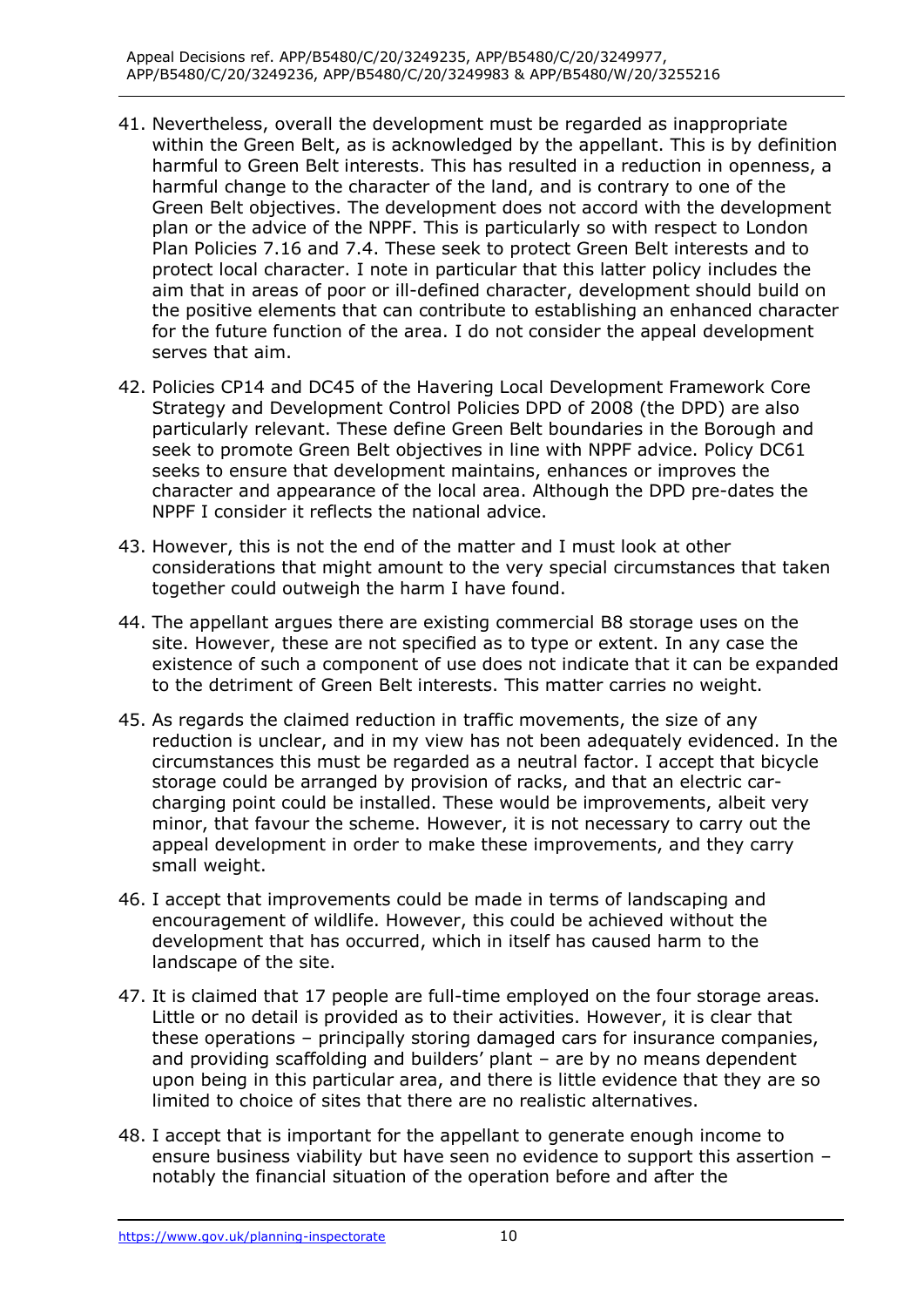development took place. Nor have I seen any evidence of the need to diversify from the previous commercial uses to include B8 storage. As to income for the Local Authority, the evidence shows the appeal site already attracted business rates, and there is nothing available to show how this has been affected by the development.

- 49. I appreciate there are a number of gypsy/traveller sites nearby. However, the presence of commercial tenants on the appeal site is unlikely to influence the location or duration of gypsy/traveller sites, over which the Council have control. Furthermore, there is no demonstrable need to retain commercial tenants in this area. I also appreciate there are several commercial/industrial users of sites on Benskins Lane. I do not know the planning status of these, but as I note above this area is in a delicate balance, where changes can have a significant effect on openness. The fact that other uses exist nearby cannot justify and increase in such uses.
- 50. Overall, the provision of a charging point and bicycle storage, and improvements in landscaping carry no weight. The claimed reduction in traffic movements is unproven and is of neutral weight, as are the claimed increase in business rates, income for the appellant, the existence of and retention of commercial uses, and diversification of equestrian uses.
- 51. I consider the retention of employment on the appeal site carries medium weight. However, this is not sufficient to outweigh the harm to the openness of the Green Belt and to character of the area. Taken together these considerations are not sufficient to amount to the very special circumstances necessary to justify the development. The appeal against the Council's decision to refuse retrospective planning permission therefore fails.

## **Appeals B, C, D and E on ground (f)**

- 52. This ground is that that the steps required by the notices exceed what is necessary to remedy the breach of planning control, and that lesser steps would overcome the council's objections.
- 53. It is argued that there is overwhelming evidence of immunity for enforcement action; that there are numerous other businesses on nearby properties, and that the appellant has no wish to have a piece of the open yard with no defined use. However, these are arguments for planning permission to be granted rather than lesser steps that might satisfy the requirements of the notices. The appeals on ground (f) therefore fail.

## **Appeals B, C, D and E on ground (g)**

- 54. This ground is that the compliance period falls short of what should reasonably be allowed.
- 55. It is argued that as a result of the Covid-19 pandemic businesses have been in lockdown for long periods. Several of the tenants' incomes have fallen and they are unable to pay rents. The 2-month compliance period does not allow enough time for these tenants to get back on their feet and re-start trading and allow them to get the income needed to find other suitable premises and meet the necessary costs of relocation.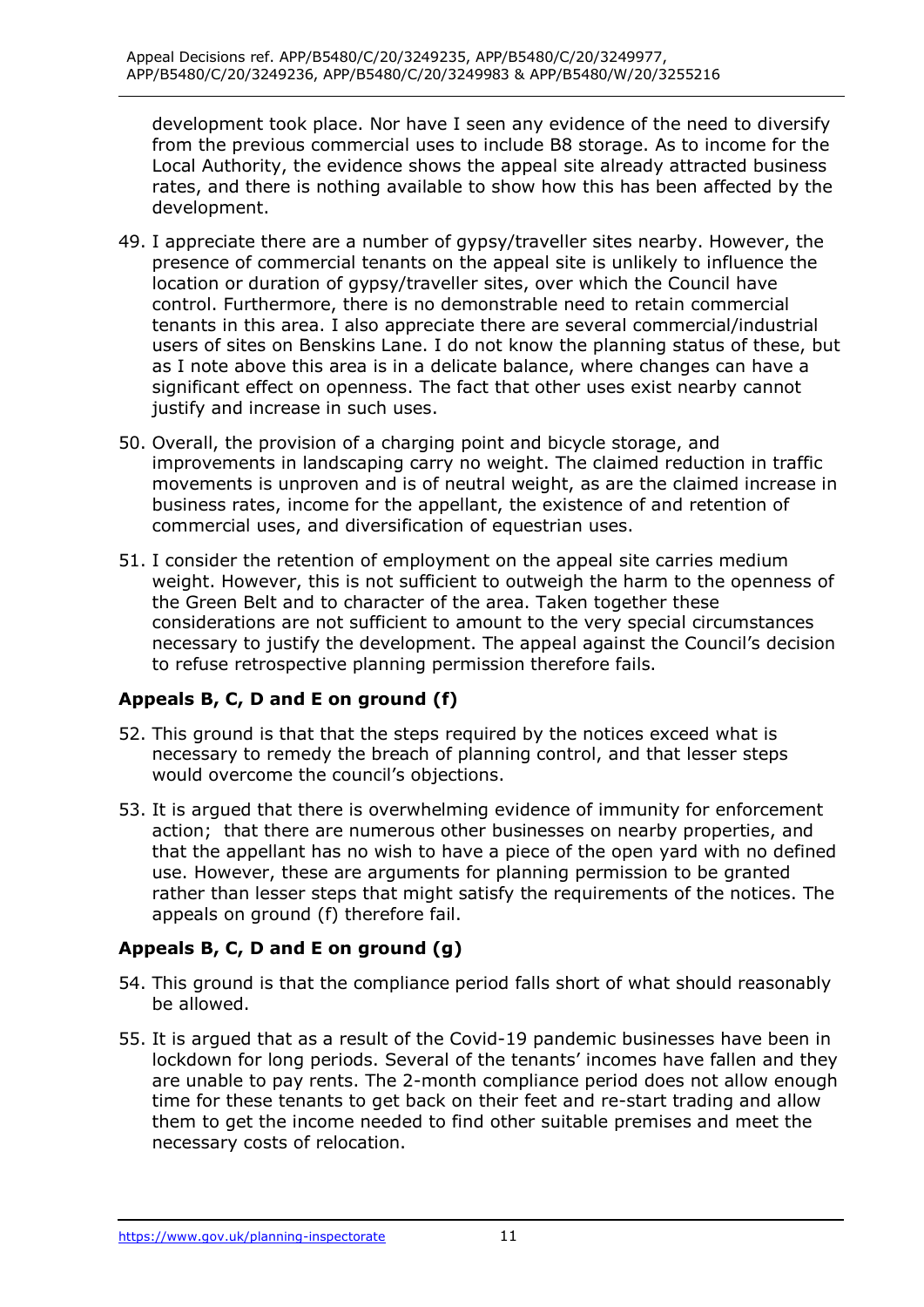- 56. I very much concur that the exigencies of several lockdowns have resulted in businesses struggling to remain afloat. The difficulties in trading combined with those of relocating at this time are taxing. In these circumstances the 2-month compliance period would be unreasonably short, and I consider that 9 months should be allowed at which time it might be expected that the pandemic should be under control.
- 57. I note also, that under the provisions of s.173A(1)(b) of the Act a Council may extend a compliance period. Should the appellant be able to provide properly documented evidence to justify such an extension I can see no reason the Council should not do so.
- 58. The appeals therefore succeed to the limited extent on ground (g), and I shall vary the notices accordingly.

#### **Conclusions**

 59. For the reasons given above I conclude that the s.174 appeals should not succeed except to the limited extent on ground (g). I shall uphold the enforcement notices with a correction to the plans and variations. The s.78 appeal is dismissed.

# *Stephen Brown*

**INSPECTOR**